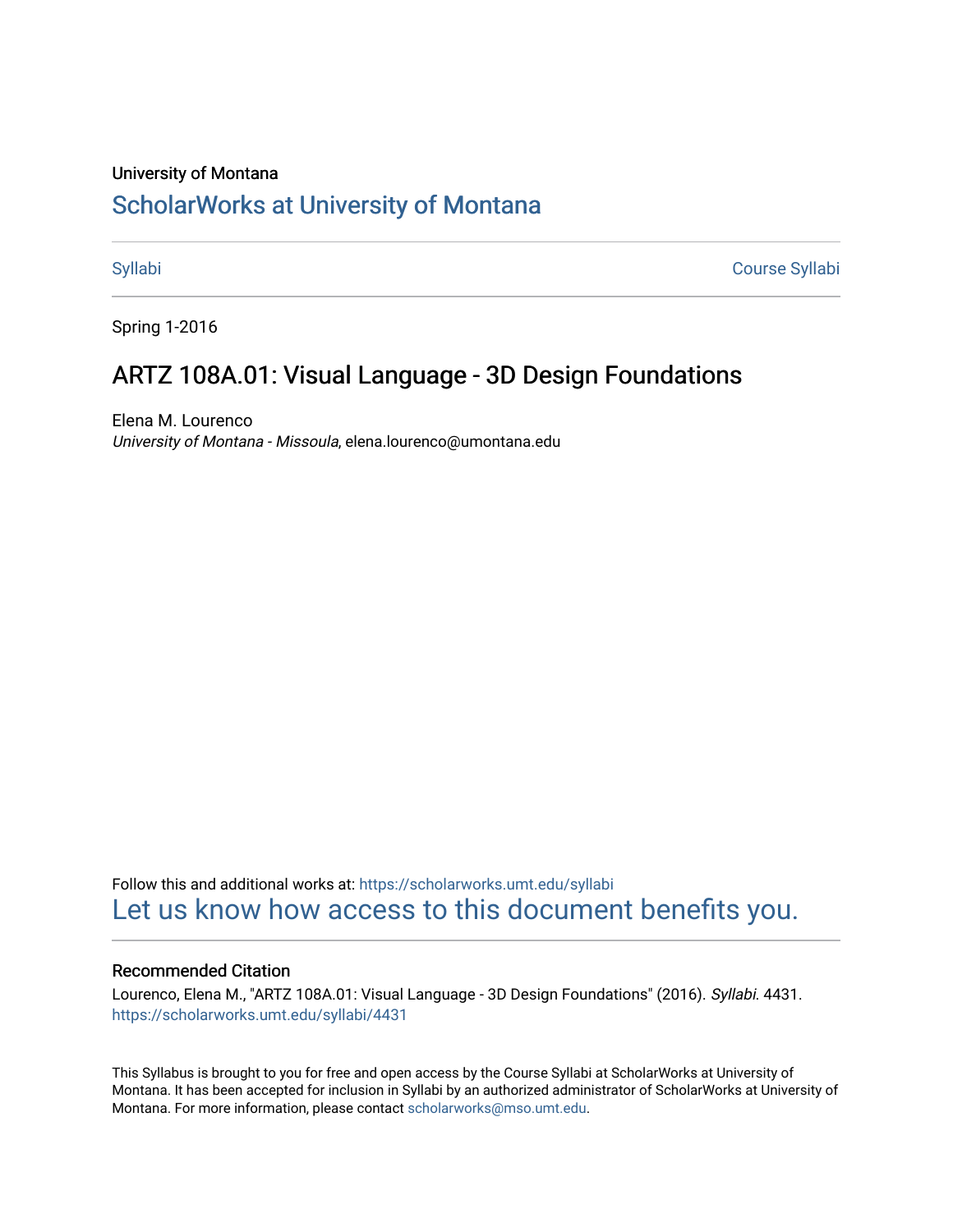# *The University of Montana School of Art Visual Language: ARTZ 108A 3D Design, 3 Credits Spring Semester 2016 Art Annex room 123 – Tuesdays and Thursdays 11:10-1:00*

*"Nothing is a mistake. There is no win and no fail, there's only make." -John Cage*

Instructor: Elena Lourenco Contact: elena.lourenco@umontana.edu Office: Art Annex 126 Office Hours: Thursdays 10:00 – 11:00am, and by appointment

# **Required Textbook**:

Stewart, Mary. Launching the Imagination: A Comprehensive Guide to Basic Design, Fifth Edition. New York: McGraw-Hill Education, 2015. ISBN 978-0-07-337930

\*\* there will be a pdf copy of this text on Moodle for your convenience

# **Required Materials:**

- Sketchbook/Journal and pencil
- You will need to bring your sketch book/journal with you to **each** class for recording ideas and sketches for your projects
- Most materials will be provided for you. However you will be responsible for collecting and/or purchasing some materials to complete assigned projects

#### **Course fees**

Course fees are utilized to provide consumable supplies for individual use in specific courses only. Additional supplies will need to be purchased by the student during the semester.

**Course Description:** Basic three-dimensional course for both general education and beginning art students and a prerequisite to beginning sculpture and beginning ceramics. Emphasis will be placed on conceptualization and formal development of the 3-D object in the areas of form, mass, scale, texture, space, and color.

**Course Objectives:** To provide the student with the technical and conceptual abilities to execute his or her thoughts and ideas through various mediums used within the threedimensional art realm. Students will be introduced to basic art foundation concepts and spatial concerns/considerations as well as a variety of sculptural materials, and processes. Critiques for each project will address issues of form, technique, individual concept development, articulation and presentation. Through various reading assignments/presentations, we will investigate and discuss issues in contemporary art, and explore the processes through which our own ideas emerge.

You will be given a vocabulary sheet to assist you with this dialogue; *you are expected to make this available for class discussions, critiques and papers*.

**Lockers:** Lockers are available in the hallway. 3D students should use the bank of lockers that are to the left when exiting the sculpture room. Label the locker with your name, my name and the current semester/year. You MUST share – 2 students per locker. **Bring your own lock**.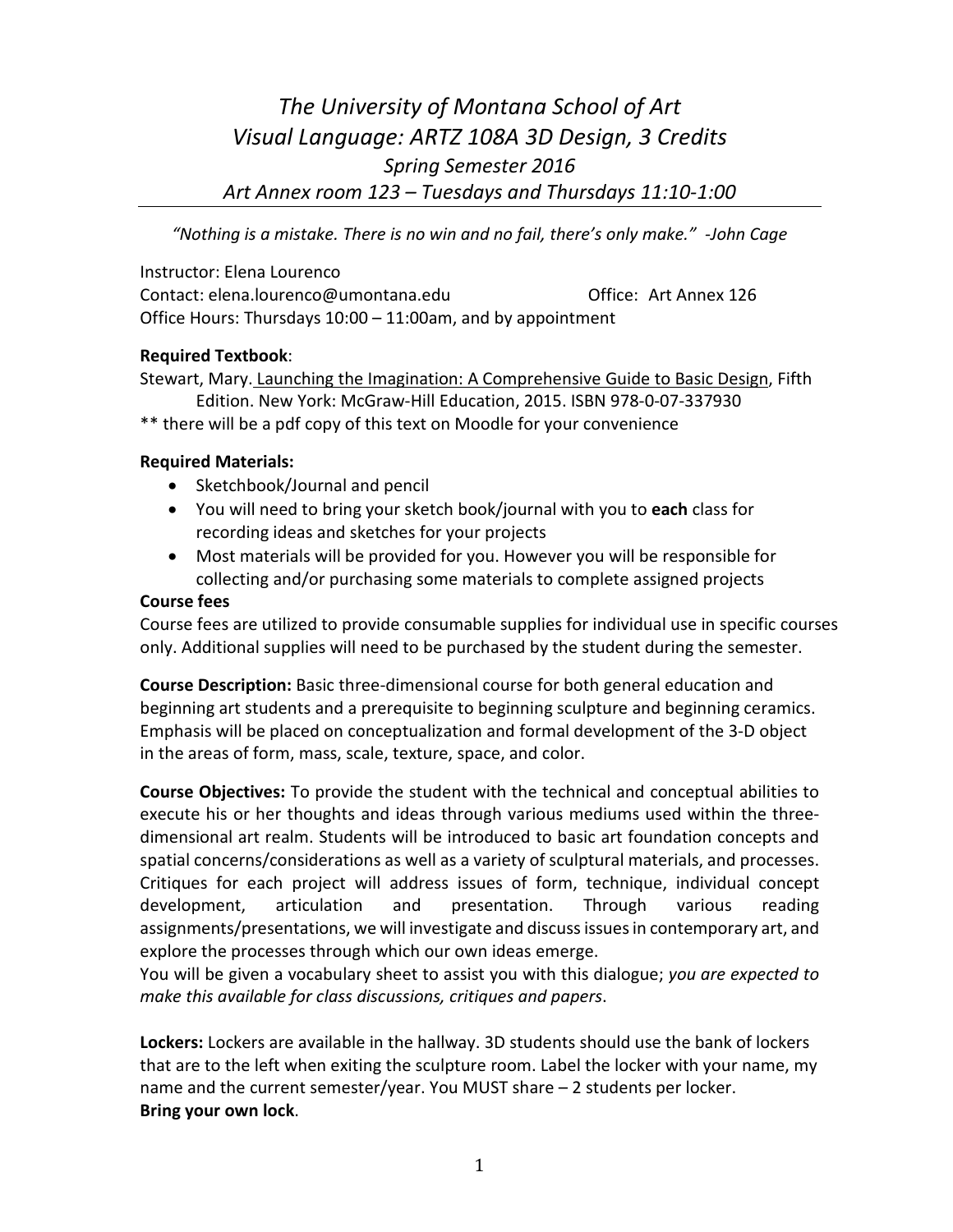# *REQUIREMENTS*

Attend class regularly and promptly

Take part in the work responsibilities of the class \*Always clean up after yourself & clean tools after use. *The studio is a shared space, and personal messes will not be tolerated.* -

- Sculpture is a demanding process. Expect to work *significant extra hours* outside of scheduled class time. As per N.A.S.A.D guidelines, students are expected to spend a **minimum** of 5 hours per week outside of class working on assignments. Additional hours will only advance the development of your personal studio practice!

Maintain a daily sketchbook for this class. Keeping an active sketchbook is an essential tool used in the creative process. Your sketchbook is to be used for project research, idea development, plans and blueprints, lecture/slide notes, etc… \*\*Always bring your book to class. This will contribute to your grade for each assignment.

You must be present for ALL critiques, AND actively participate.

# **Course Requirements and Grading:**

60% Completion of all assigned projects.

- 20% Class participation including critiques, studio AND personal clean up, etc. Be prepared, attentive and engaged in class.
- 20% Sketchbook and reading assignments. Students must keep a daily sketchbook. Course readings will be from textbook and supplemental handouts.

*Note: I will notify you of your grade at midterm. At any point in the semester you can check with me to see where your grade stands. You must receive a C or above to get credit for this class.*

Generally, grades reflect one's efforts and commitment to the class as follows:

- A = on time, original concepts, self motivated to go above and beyond assignment parameters with an excellent command of materials
- B = good ideas and concept with an above average command of materials
- C = meeting the basic requirements for the project with satisfactory progress
- D = not meeting the requirements of the project with marginal progress
- F = failure to meet project requirements

#### **Attendance Policy**

Attendance is mandatory and will be taken daily. If you consistently come late to class, leave early, and/or are absent from class your grade will be affected. Excessive lateness, or leaving early, 3 times will result in one absence. After three

unexcused absences, you will lose one full letter grade for **each** subsequent absence. \*\*If you are absent six class sessions you will fail this course.

If you do miss class, it is YOUR responsibility to acquire materials, catch up on missed assignments and deadlines. Not being here is not an excuse to be unprepared. Note: If special circumstances arise that will impact your attendance contact me ASAP

#### **Late Work**

15 points will be subtracted from all late work. If you are having an issue, please speak with me *as soon as possible* so I can help you.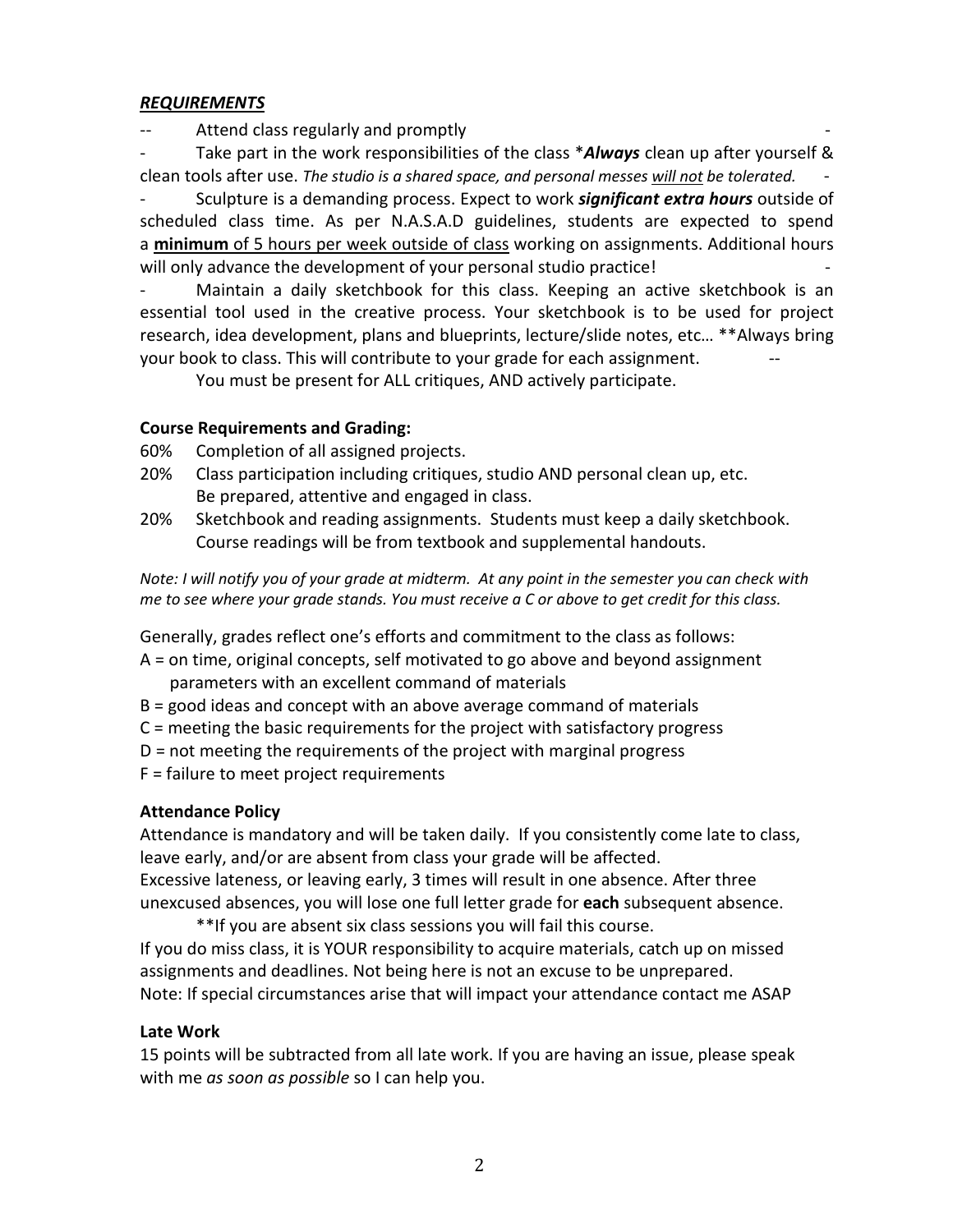### **Additional Class Time Requirements:**

- You will be working during class. If you are unprepared, sleeping, or simply not participating, you will be asked to leave and will be counted as absent for the day.
- The sculpture studio is a shared space, which means there are other classes that take place in it. You are expected to respect this. This means you are required to clean up after yourselves and respect the studio equipment. The last 10 or 15 minutes of class will be used for clean up— I will not clean up after you.

**Required studio time outside of class time per week:** 5 hours of studio homework time, in addition to the scheduled class time for every 3-credit studio art course. **Studio Access:** The sculpture studio will be available to you outside of class at specific times during the week. These hours will be posted on the shop door.

#### **Health, safety, and clean up:**

First aid kits, dust masks, gloves, and eye protection are located near the sink area. Food and drink are **not allowed** in the Art Department studios when facilities are in use.

**\*\*The use of cell phones or personal listening devices are not permitted during class** *Cell phones are only allowed in cases of emergency and should otherwise be turned to silent and put away during class sessions.* 

Shop equipment may ONLY be used after receiving a proper demonstration. Do NOT attempt to use equipment that you are unfamiliar with or uncomfortable with. Even if you have previously used this equipment at home or at another facility, you are still required to receive training by UM Faculty or technician before using.

PLEASE ASK FIRST. If you have missed a shop demo, Arrange for a make up with me. Proper use and etiquette in the studio is expected at all times.

\* **Anyone in violation of these rules may loose their lab privileges.**

**Students with special needs and/or disabilities:** If you have any access concerns, special needs, and/or learning disabilities, medical conditions, and/or physical impairments that may impede the successful completion of this course, please contact the office of Disability Services for Students (DSS) at x. 2243 (Lommasson Center 154)

#### **Withdrawing From Class**

The last day to drop a course with no grade is by the 15th day of the semester. During days 16-30 a course may be dropped with a "W" grade. On day 31 to the end of the semester courses may be dropped with either a "WP" or a "WF" by petition only. Please work closely with your advisor. Sometimes by error or design it is better to drop a course and retake it, then it is to risk failure.

Please note: if a student is not in attendance on the 2nd day of the semester, the instructor may drop a student in order to open up a seat/place for another student.

**Academic Misconduct and the Student Conduct Code. All students must practice academic honesty. Academic misconduct is subject to an academic penalty by the course instructor and/or the disciplinary sanction by the University. All students need to be familiar with the Student Conduct Code. The Code is available for review online at www.umt.edu/SA/VPSA/Index.cfm/page/1321.**